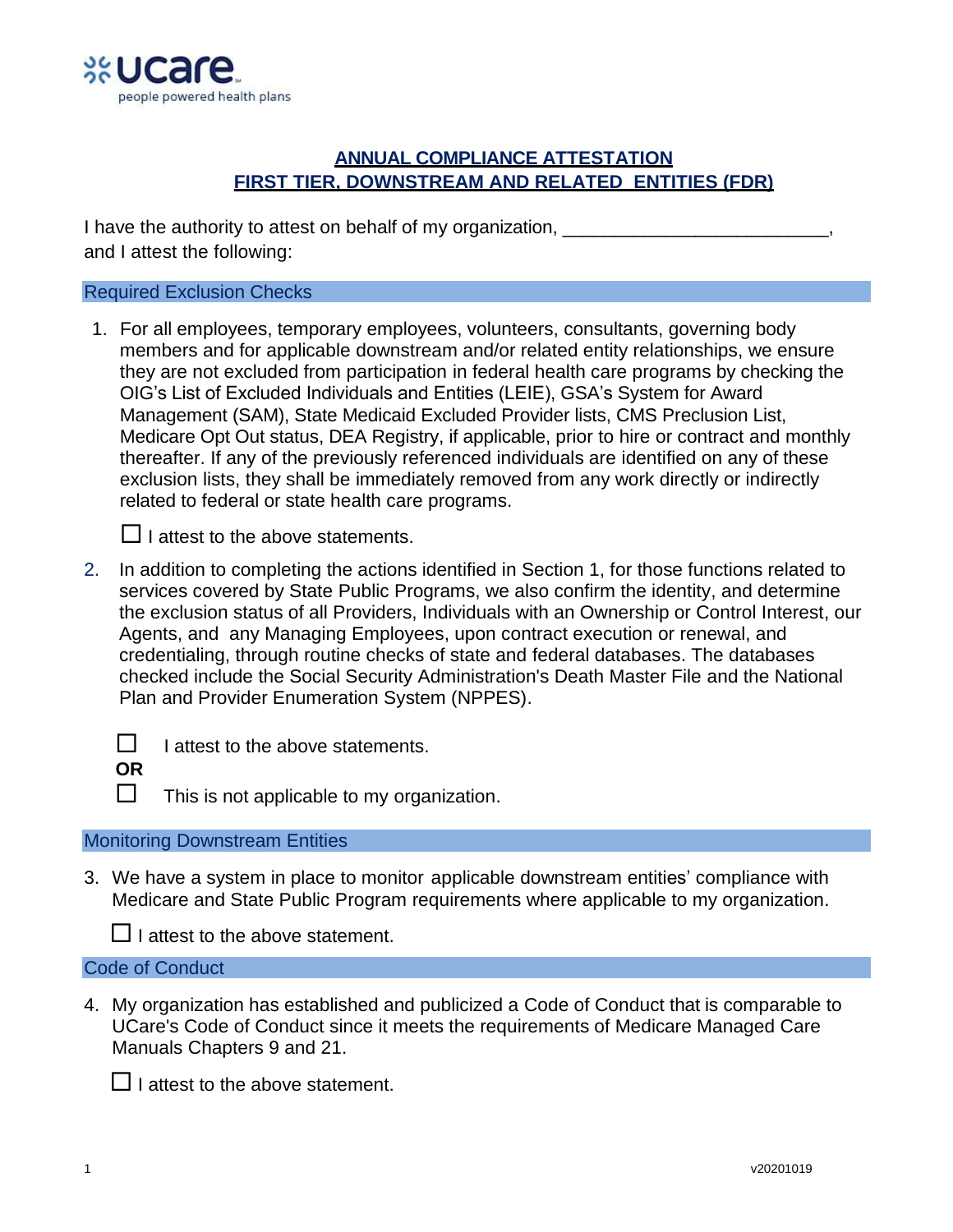

Reporting Suspected Compliance and Fraud, Waste and Abuse Concerns

5. Through our Compliance and FWA programs, we instruct our employees and any applicable downstream and related entities to report to UCare any suspected Medicare and/or State Public Program violations and fraud, waste and abuse concerns that affect UCare payments or members.

 $\Box$  I attest to the above statement.

### **OR**

 $\Box$  I attest that through our Compliance and FWA programs we instruct our employees and any applicable downstream and related entities to report to our Compliance Officer, suspected Medicare and/or State Public Program violations and any fraud, waste and abuse concerns that affect UCare payments or members, who will then report those concerns and violations to UCare.

#### Offshore Subcontracting

6. Our organization, including subcontractors, does not transmit, store, use, or disclose protected health information (PHI) outside of the Unite States, including its five territories American Samoa, Guam, Northern Mariana Islands, Puerto Rico, and U.S. Virgin Islands, nor do we perform any services involving the transmission, storage, use, or disclosure of PHI outside of the Unites States Our organization will obtain UCare's written approval prior to engaging in any of the offshore activities described in this section.

 $\Box$  I attest to the above statement.

## **OR**

I attest that our organization, including subcontractors, *does* transmit, store, use, or disclose protected health information (PHI) outside of the Unite States, including its five territories American Samoa, Guam, Northern Mariana Islands, Puerto Rico, and U.S. Virgin Islands; and/or do we perform services involving the transmission, storage, use, or disclosure of PHI outside of the Unites States. We have previously notified UCare of this in writing, completed and submitted UCare's Offshore Attestation to UCare, and we complete an annual audit of all offshore services and subcontractors. In addition, our organization will notify and seek written approval from UCare prior to engaging in, or modifying, any offshore activities, as described in this section, not previously disclosed to and approved by UCare.

If you are unable to attest to the above statement, please contact UCare's Provider Relations and Contracting department at [providerapp@ucare.org.](mailto:providerapp@ucare.org)